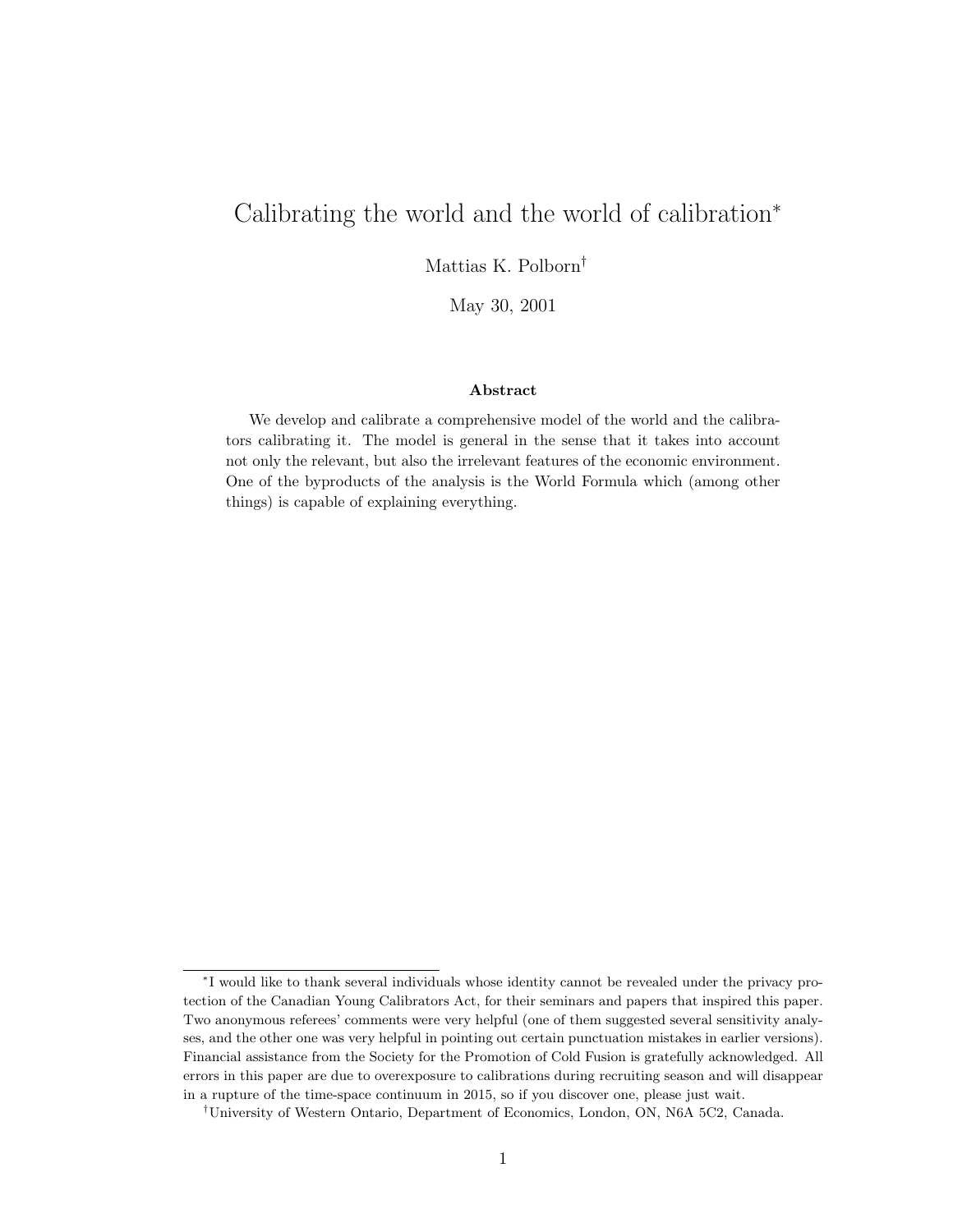Life, as we know it, does not exist. Swami Mhakhaphi

Whether or not the world, as we know it, exists, I can match its data. MKP

#### 1 Introduction

For almost two decades, calibrations have been on the center stage of economic progress. Calibration techniques have been fruitfully applied to such diverse questions as the growth of cities, the optimal rate of inflation, the pension system preferred by the median voter or the transition from Malthusian to modern growth. In all these questions, calibrators have usually been able to match the relevant data with their models, leaving apparently few things unexplained.

Indeed, today it is difficult to imagine what economists did in the dark ages before the calibration method gained widespread acceptance. A theory put forward by White and Noise (1999) is that some economists were estimating certain economic relationships using matrix algebra and other voodoo rituals instead of simply making them up. Econometricians, as White and Noise call this ancient tribe, also practiced a bizarre virility ritual of exposing their theories to the risk of "falsification". According to their belief system, econometricians could only avoid falsification by attaching a number of "stars" indicating "significance" to their dearest numbers, and by using 10 point fonts in overhead presentation slides; the latter technique was thought to effectively shield the numbers against the "evil eye" of fellow tribesmen.

Clearly, econometrics was an inferior and inefficient technology, even though, in practical life, some of these pre-economists seem to have found some work-arounds for the theoretical limitations of their approach. Whether econometricians were ancestors of calibrators, or just another unsuccessful subspecies of modern homo oeconomicus which eventually became extinct without significantly interbreeding with calibrators (like for example the largely unsuccessful homo Keynesius), is still an open question. DNA evidence seems to support the latter, the so called Out-of-Minnesota theory (see, e.g. Pääbö  $(2001)$ ). The alternative school, the so-called Eco-Darwinian school (see, e.g., Dust (1997)) focuses on certain artifacts and rituals (in general, the obsession of both groups with multiple figure digits). Moreover, they point out the close religious and philosophical links between the measurement–without–theory branch of econometricians and modern calibrators. Both groups do not believe in falsification, albeit their consequences are different<sup>1</sup> and individual members would not admit any relationship between the groups.

Even though papers using calibrations have resulted in tremendous progress for the economic science and mankind in general, they have not yet incorporated the whole known world into one single model. Also, strangely, all calibration models neglect the

<sup>&</sup>lt;sup>1</sup>The first group stopped to build models, while the second group builds unfalsifiable models.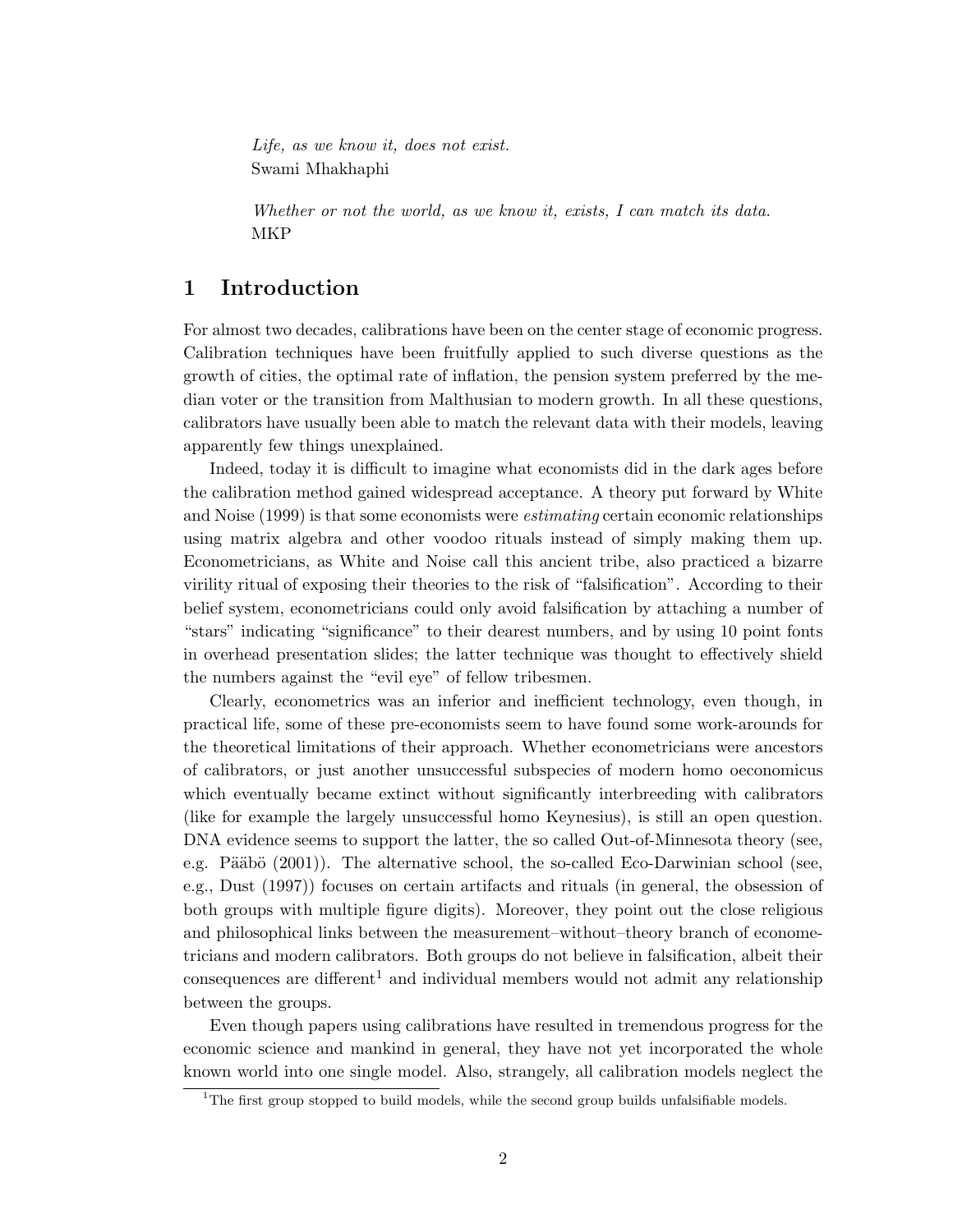logical step to model the world's most important scientific industry: To my knowledge, the present paper is the first one to model and calibrate the development of the calibration industry as part of a model of the world as we know it (WAWKI).<sup>2</sup> Since the model is completely general, it is possible to match arbitrary data with it, for example real GDP time series starting 1000 BC, the stock market development or the length of the winter in London, Ontario (for the latter, the model can be used to simulate a ground hog, its shadow and its visual power).

## 2 The model

We consider an OLG model with a continuum of agents in each period. Agents live for 70 periods and have to decide whether to work as workers, scientists, or calibrators. Workers produce a consumption good  $w$  ("widgets") with a constant returns to scale technology that employs labor, capital, human capital and 11 other factors. Scientists produce knowledge, resulting in technical progress in the next period. Calibrators produce calibrations; calibrations are intrinsically worthless for workers or scientists, but serve as input for other calibrators (every calibration leads to new feasible parameter values for new calibrations and therefore makes it easier for the next generation of calibrators to produce more models), as a consumption good for calibrators ("entertainment") and as a commonly accepted medium of exchange as long as sufficiently many people believe in the value of calibrations.

We model calibration as a technology with extremely increasing returns to scale. Indeed, there is always an equilibrium in which no one starts to calibrate (this feature of the model seems to describe most of humanity's history reasonably well). In order to model the start of calibration, we assume that every period, there is a small probability for a new agent to be a mutant. Mutants have no choice but to calibrate. As long as their number is small, the calibration industry is unsustainable and mutants are thrown in an insane asylum after one period. However, if the calibration industry manages to take off, the increasing returns have the effect that the calibration juggernaut becomes unstoppable and will roll on until eventually the whole economy is working as calibrators. Since the growth of the industry is even more than exponential, one can show that there is a finite time  $T$  such that, starting from  $T$ , completely arbitrary parameter values are acceptable in calibrations.

The other parts of the economic side of the model is a union of all calibration models around; whenever there were conflicts between some of these models, they were resolved in favor of utmost generality. Unfortunately, space constraints prevent a full description here; see the working paper version, pp. 25-2965. Finally, we embed this model of the economic world into a physical world described in a unified framework by

<sup>&</sup>lt;sup>2</sup>I assume that the WAWKI exists. At first sight, this seems to be at odds with a theory put forward by Swami Mhakhaphi as quoted in McAfee (1982). However, in the actual calibration, we are handling the data very flexibly and are therefore not very much constrained by the WAWKI existence assumption.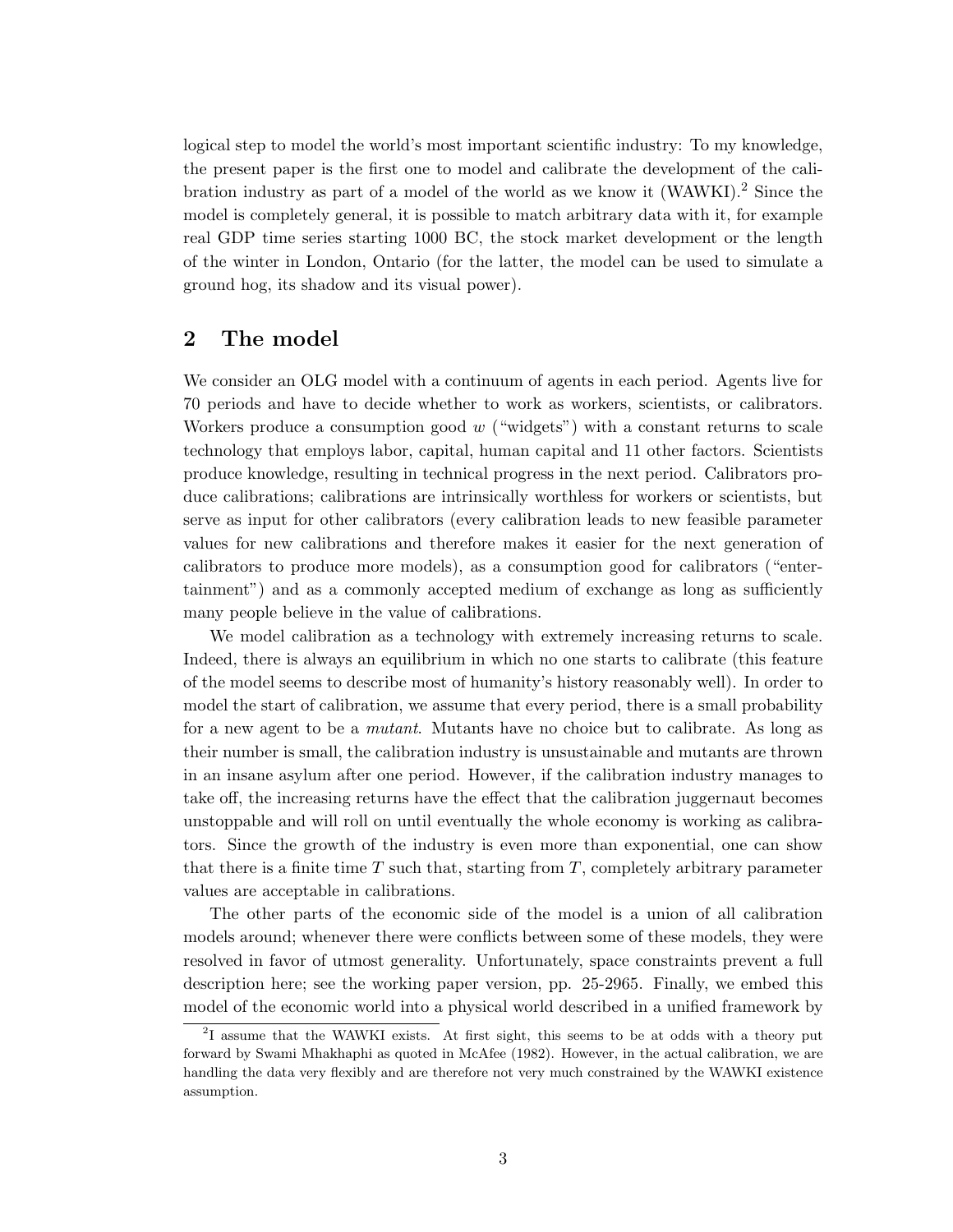a synthesis of Einstein's general theory of relativity and Planck's theory of quantum mechanics. We spare the reader further details here; they can be found in the working paper version of this paper.<sup>3</sup>

One of the interesting theoretical results that can be derived is the World Formula which (among other things) is capable of explaining outright everything in the WAWKI. The World Formula is actually a corollary to a more general proposition which can explain outright everything in a continuum of worlds which we could know if they existed. Since the World Formula can also be used to compute future stock market prices, it can unfortunately not be revealed before I receive tenure at a US university and therefore have no positive marginal utility of income any more.

## 3 Parameterization and calibration results

Most parameters are standard and were taken from Calibrator (2001). Since the model is more general than previous calibration models, we also need some additional parameters. Our idiosyncratic parameter estimates are summarized in Table 1.

|                                                 | ำเ |        |
|-------------------------------------------------|----|--------|
| $299792.458$   130.69   6 $*$ 10 <sup>-11</sup> |    | 2.0163 |

Table 1: Parameters

We take c, the speed of light, to be 299 792.458 km/s; we estimated  $p_W$ , the price of a widget, to be around \$ 130.69 in constant 1990 dollars, throughout human history. Finally, we assume the Hubble constant (the inverse of the age of the universe in years) to be about 50 km/s/Mpc  $\approx 6 \cdot 10^{-11} year^{-1}$ .

In order to match the data, we have to take the discount factor to be  $\beta = 2.0163$ per year. This is slightly off today's consensus estimates of  $\beta \in [0.95; 1.05]$ , but we have good reasons for this choice. First, it is the  $\beta$  which is implied by the data.<sup>4</sup> Second, if  $\beta$  were not 2.0163, the WAWKI would not work as predicted by our model. Finally, our calibration of the calibration industry itself shows that  $\beta \geq 2$  will become an acceptable parameter choice in calibration models by early April 2023. We can then apply the generalized Filbinger rule to argue that what then is right cannot be wrong  $\mathrm{today.}^5$ 

For the theoretically inclined reader, it might be interesting that this discount factor results as the product of the gravitational constant  $G$ , Planck's constant  $h$ , the weight

<sup>&</sup>lt;sup>3</sup>No one is ever going to check this and my calibration results anyway. After all, my model shows that people's most productive occupation is not checking other people's results but producing new, exciting numbers.

<sup>&</sup>lt;sup>4</sup>The less knowledgeable referee complained whether this meant that the "model would not work without this absurd and crazy value". The man has clearly no knowledge whatsoever of the meaning of key sentences in this branch of economics. See Ratzinger (1998).

<sup>&</sup>lt;sup>5</sup>This rule is inspired by the former German politician Filbinger who used this line to comment on his activities during the second world war.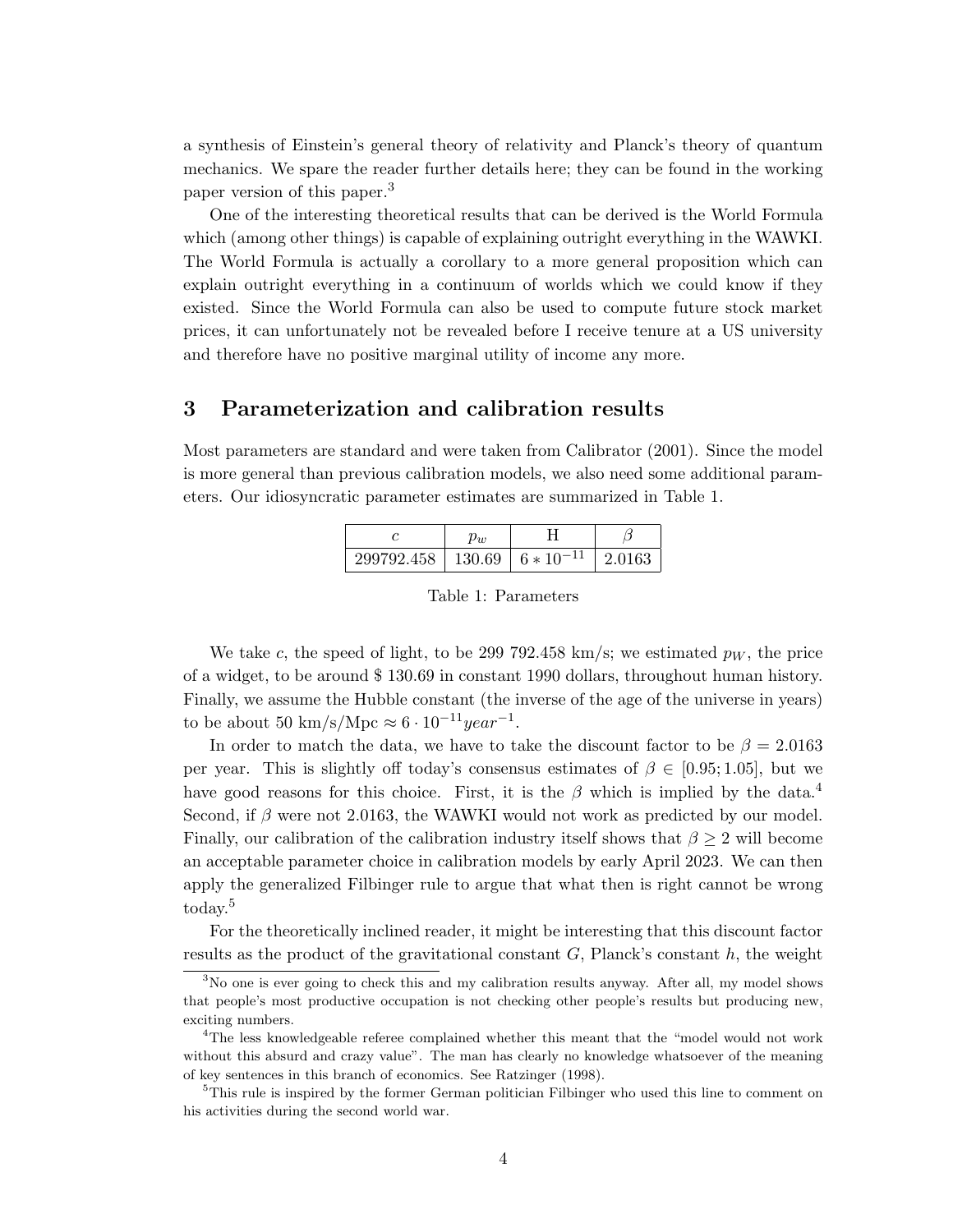of a hydrogen nucleus, and the Polborn constant.<sup>6</sup>

## 4 Calibration results

As expected, the model can match arbitrary time series and coefficients of GDP, prices, fertility behavior, wealth concentration indices, unemployment data, city size distributions, yearly rainfall in Timbuktu and the like, as well as the start of the calibration movement and its development so far. Since it is already well known that a sufficiently complex model can match arbitrary data, even those in the WAWKI, I spare the reader any pictures of roughly parallel lines representing "data" and "calibration results" and turn immediately to a description of the prognosis for the future development of the world.

Even though we have the impression that the calibration industry is flourishing right now already, the calibration shows that this is only the beginning; of course, this should not be too surprising considering the incredibly increasing returns to calibration. The employment share of people working in calibration, right now less than 0.1% of the population, will increase to 4% by 2008, 20% by 2012, and reach 100% of the working age population by 2015.

The fountain of youth is discovered in 2032, but as experiments show that immortal guinea pigs'  $\beta$  does not fall below 1, the project is abandoned for fear that people's optimization problem could become undefined. The world formula will (most probably) be discovered through accidental calibration in  $2037$ .<sup>7</sup> Calibrations are increasingly used in areas outside the traditional area of economics. After a decade of unsuccessful physical tests for the National Missile Defense, it is found that it is much more effective and, above all, cheaper to just pretend that the enemy missile was hit. In 2015, the US complete the National Missile Defense calibration. There is a slight upset in 2016 when the first (uncalibrated) missile goes through the shield and wipes out Chicago, but by that time, this is insufficient to derail the calibration juggernaut. In 2019, a Mars landing is simulated in celebration of the 50th anniversary of the Moon landing.

A referee, apparently an experienced calibrator himself, has suggested to analyze the sensitivity of the calibration results to the value of the Hubble constant. Specifically, he suggested a value of  $H = 1/6000 \text{ year}^{-1}$ , in case that creationism rather than big bang is the correct theory on the origin of the world (apparently, this referee is either from the state of Kansas, or from Bob Jones University). Evidently, this changes the age of the universe quite drastically, but leaves the economic results basically unchanged. However, it is interesting to note that in a world where the world age were really only

<sup>6</sup>The Polborn constant constitutes a link between the physical world and the preferences of representative agents. Its numerical value is the one implied by the data to get the desired  $\beta$ .

<sup>7</sup>A referee felt that this is slightly inconsistent with the claim that I discovered the World Formula already (see above). However, in the world of quantum economics, it is only possible to ascribe a probabilities to certain events. After what happened with Schroedinger's cat, there should be no conceptual difficulty associated with the fact that the World Formula can be known and unknown at the same time.